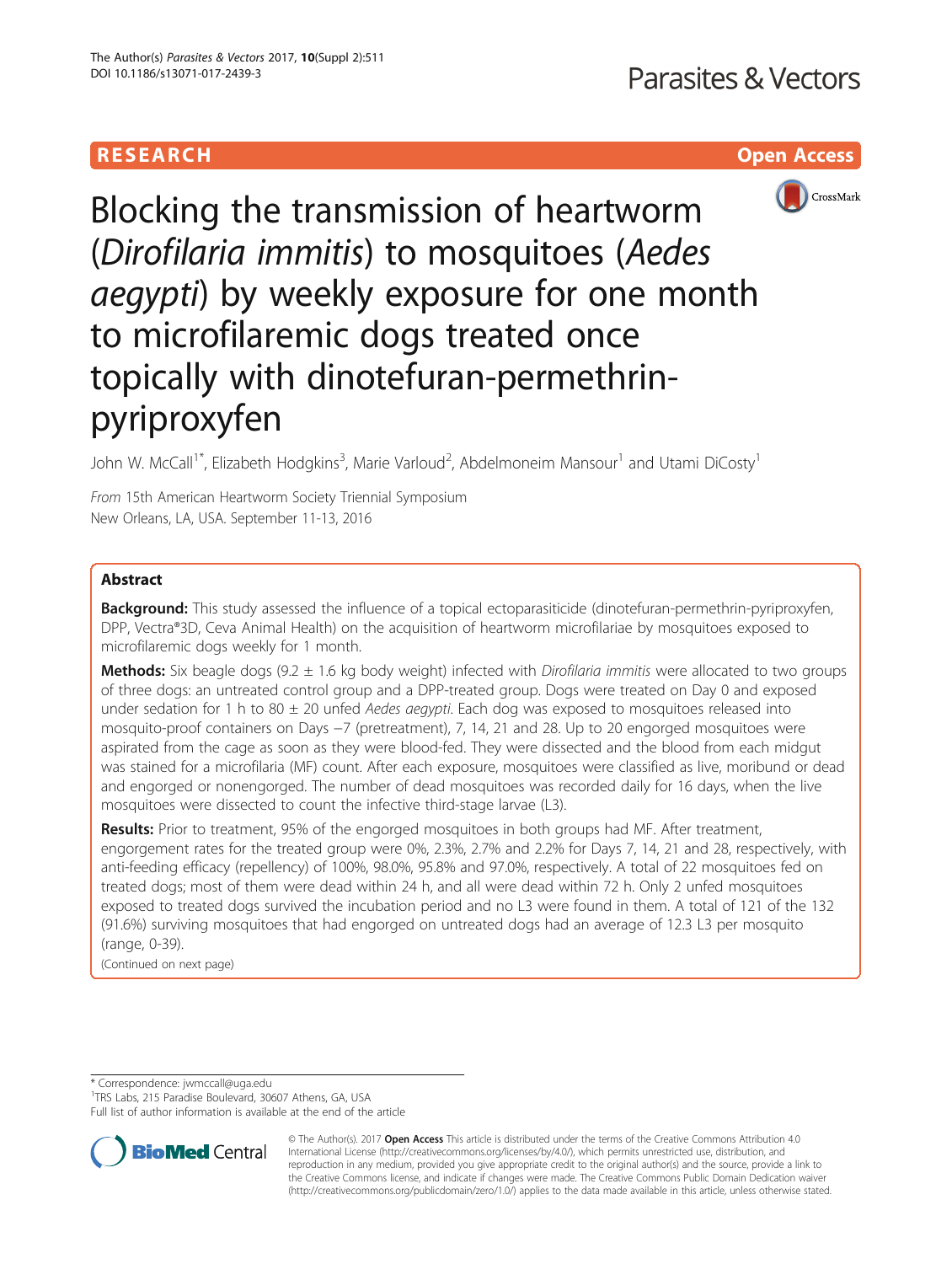### (Continued from previous page)

**Conclusions:** DPP was more than 95% effective in inhibiting blood-feeding and killing both engorged and nonengorged mosquitoes exposed weekly to microfilaremic dogs for 28 days after treatment. Treatment with DPP was completely effective in killing the few mosquitoes that fed on the treated dogs before they lived long enough for the microfilariae to develop to L3 and, consequently, was completely effective in blocking the transmission of L3 to other animals. DPP can break the life cycle of D. immitis and prevent infected dogs and infected mosquitoes from being effective reservoirs and can slow down the spread of heartworms, even those resistant to macrocyclic lactone preventives.

Keywords: Reservoir, Dirofilaria immitis, Transmission, Repellency, Vector, Mosquitoes,

# Background

Heartworm (Dirofilaria immitis) is a widespread filarial vector-borne disease for which dogs are the natural, definitive hosts. Cats and humans are included in a list of numerous abnormal hosts. In canine and feline hosts, the migrating parasite within the circulatory system can induce dramatic conditions that may lead to death. The vectors of this nematode are female mosquitoes that become infected by feeding on a microfilaremic animal. After development of the worm into infective third-stage larvae (L3), infected mosquitoes transmit the parasite to the next host by L3 entering the puncture wound made by the mosquito mouthparts immediately after the blood meal. Numerous species of mosquitoes, including Aedes aegypti [\[1](#page-7-0)–[3\]](#page-7-0), have been identified as competent vectors of D. immitis. While the strategy against this disease has been primarily based on chemoprophylaxis targeting the migrating stages in the dog by the use of macrocyclic lactones, less attention has been given to the arthropod vectors themselves. However, several studies have demonstrated the potential of repellents, including pyrethroids such as permethrin, in reducing mosquito bites in humans [\[4](#page-7-0)] and dogs [\[5](#page-7-0)]. Permethrin also has been used for many years for the control of ectoparasites on companion animals and farm animals.

Dinotefuran is a rapid-acting insecticidal agent with proven efficacy against insecticide-resistant mosquitoes [[6\]](#page-7-0). Although in one study dinotefuran was less toxic than other more commonly used insecticides (eg, deltamethrin, carbosulfate, temephos) against the strains of Anopheles gambiae, Culex quinquefasciatus, and A. aegypti used in the study, the toxicity was not strongly affected by the presence of common resistance mechanisms (ie, kdr mutations and insensitive acetylcholinesterase), and the carbamate-resistant strain of C. quinquefasciatus was significantly more affected than the susceptible strain. Thus, the absence of crossresistance makes neonicotinoids, such as dinotefuran, good potential candidates for vector-borne disease control, particularly in areas where mosquitoes are resistant to insecticides [[6\]](#page-7-0). Pyriproxifen targets the insect endocrine system by mimicking the activity of juvenile hormone. For example, it breaks the flea life cycle by preventing development of immature stages of fleas, thereby arresting the development of flea eggs, flea larvae and pupae. A commercially available, topically applied product containing dinotefuran, permethrin and pyriproxyfen, with label indications for fleas, ticks, biting flies, sand flies and mosquitoes exhibits strong and monthlong anti-feeding and insecticidal properties against biting arthropods [\[7](#page-7-0), [8\]](#page-7-0). By targeting the mosquito vectors, this combination could also prevent the uptake of microfilariae and, thus, their subsequent development to the infective stage.

This study was designed to explore the blocking effect of a dinotefuran-permethrin-pyriproxyfen topical combination on D. immitis microfilaremic dogs against the acquisition of microfilariae by the bite of uninfected mosquitoes.

# **Methods**

The study was exploratory, blinded, controlled and unicenter, and the protocol was approved by an ethics committee (IACUC) prior to its start. The products were administered to test animals by individuals who were not involved in performing the posttreatment assessments and observations. Study groups were coded to blind the assessors. The schedule of the study is described in Table 1.

## Dogs

Six adult beagle dogs (from 6.6-11.0 kg BW) infected with *D. immitis* multi-resistant JYD-34 isolate and

| Table 1 Study design |  |  |
|----------------------|--|--|
|----------------------|--|--|

| Study Step                                | Study Day        |                |         |       |       |
|-------------------------------------------|------------------|----------------|---------|-------|-------|
| Treatment administration                  | $\left( \right)$ |                |         |       |       |
| Microfilaremia                            | $-7$             | m <sup>a</sup> | 14      | 21    | 28    |
| Mosquito infestation                      | $-7$             | 7              | 14      | 21    | 28    |
| MF <sup>b</sup> count in mosquito midguts | $-7$             | -7             | 14      | 21    | 28    |
| Incubation of mosquitoes                  | $-6-9$           | $8-23$         | $15-30$ | 22-37 | 29-44 |
| L3 count in mosquitoes                    | 9                | 23             | 30      | 37    | 44    |

<sup>a</sup>m missing. <sup>b</sup>MF microfilariae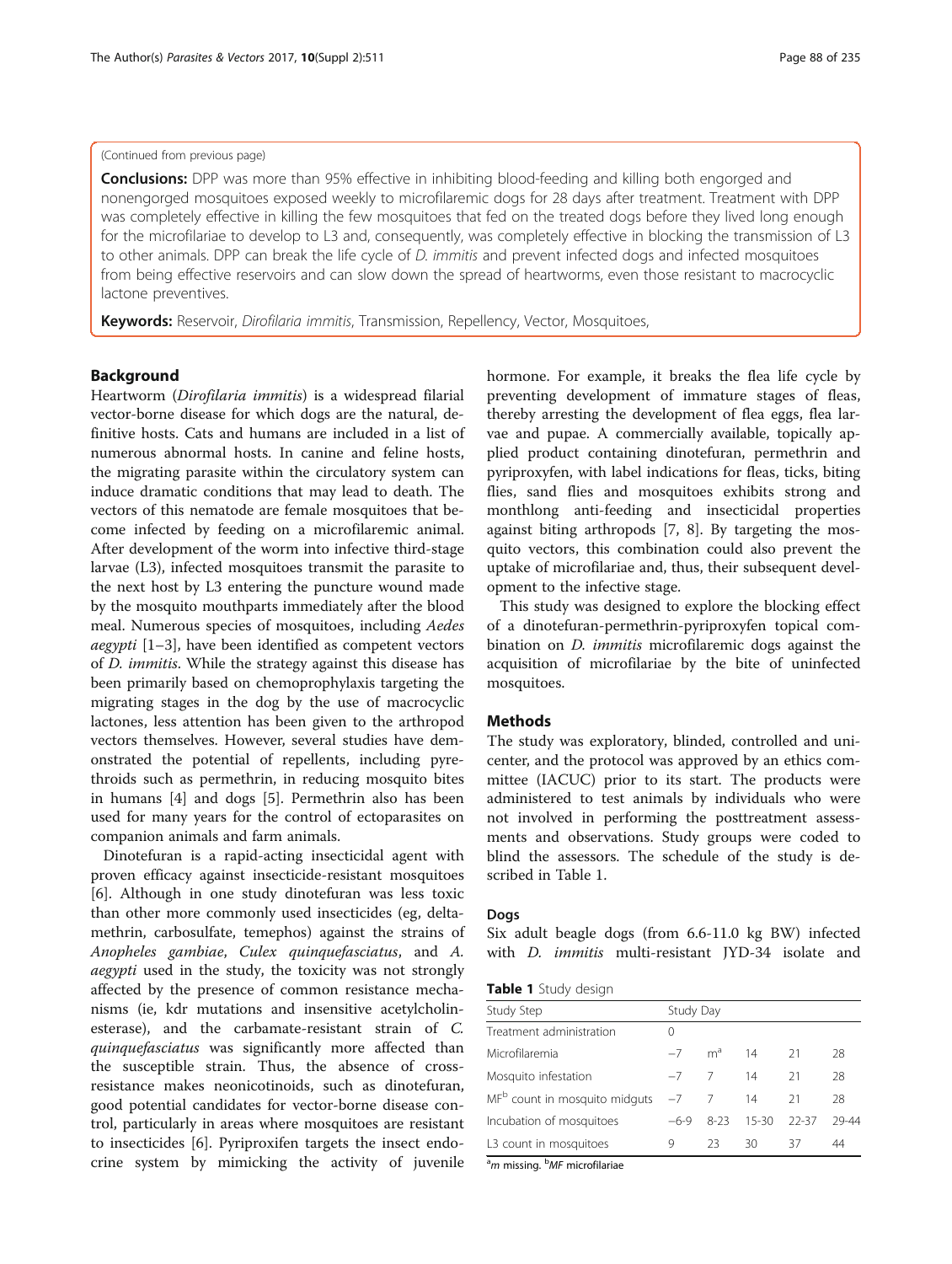microfilaremic were involved in the study. To be included, the dogs had to be microfilaremic on Day −11 and not have been treated with any ectoparasiticide for at least 3 months before the start of the study. The dogs were individually identified by a tattoo and were fed commercial dog food once daily with water available ad libitum. The dogs were housed individually in an indoor kennel. During the 9-day acclimation period, the dogs were bathed with a noninsecticidal shampoo and exposed to mosquitoes on Day −7 prior to treatment. Counts were conducted to establish the feeding and survival rate of mosquitoes. The dogs were assigned to two groups of three dogs with balanced Day −7 microfilaremia levels. This was done by ranking the dogs by microfilarial count, blocking the dogs in sets of two dogs with similar counts and then randomly allocating the dogs in each set to a treated or an untreated control group (Table 2).

### **Treatment**

The dogs in the DPP group were treated on Day 0 with DPP (Vectra® 3D, Ceva Animal Health) containing dinotefuran (4.95%  $w/w$ ), pyriproxyfen (0.44% w/w) and permethrin (36.08% w/w). The product was applied topically according to the label, as a line-on from the base of the tail to the shoulders. Dogs in the control group were untreated.

#### Mosquito challenges

Each dog was exposed individually to  $80 \pm 20$  unfed mosquitoes on Days −7, 7, 14, 21 and 28 of the study. The mosquitoes were 4- to 5-day-old female A. aegypti (Liverpool black-eyed strain) fed on water with sugar until exposure time. Dogs were sedated by IM injection of dexmedetomidine at 0.02 mg/kg BW (Dexdomitor®, Orion, Espoo, Finland) and butorphanol at 0.2 mg/kg BW (Torbugesic<sup>®</sup>, Zoetis). Each dog was placed in a dedicated mosquito-proof chamber (73.7 cm long, 40.6 cm wide and 33 cm high) into which the mosquitoes were released. Dogs were exposed to mosquitoes for 60 min. The procedure was conducted during the day and under artificial light.

#### Table 2 Dogs and treatment

| Group      | Dog            | Microfilaremia<br>(MF <sup>b</sup> /20 µL blood,<br>$Day -7)$ | Body Weight<br>$(kq, Day -7)$ | DPP <sup>a</sup> Volume<br>(mL, Day 0) |
|------------|----------------|---------------------------------------------------------------|-------------------------------|----------------------------------------|
| Control    |                | 51                                                            | 9.5                           | 0                                      |
|            | $\mathcal{P}$  | 39                                                            | 9.3                           | 0                                      |
|            | ζ              | 185                                                           | 11.0                          | 0                                      |
| <b>DPP</b> |                | 545                                                           | 6.6                           | 1.6                                    |
|            | $\mathfrak{D}$ | 36                                                            | 8.6                           | 1.6                                    |
|            | ζ              | 52                                                            | 10.5                          | 3.6                                    |

<sup>a</sup>DPP: dinotefuran + permethrin + pyriproxyfen (Vectra® 3D). <sup>b</sup>MF: microfilariae

Mosquito counts were conducted during aspiration at the end of the infestation by systematically examining all areas of the animal and of the cage. The mosquitoes were assessed visually and counted as live, moribund or dead and as fed or unfed. A mosquito was considered as live when it exhibited normal behavior and was capable of flying. Moribund mosquitoes were unable to perform normal locomotion and exhibited clear signs of neurological disruption. Engorgement of mosquitoes was assessed by visual inspection of individual mosquitoes, looking at redness and enlargement of the abdomen. The dead mosquitoes were preserved in vials containing ethanol (70%) and stored at −20 °C within 3 h of collection. The live and moribund mosquitoes were collected for viability assessment.

# Viability of mosquitoes and larval load

The live and moribund mosquitoes collected were incubated in a temperature (28 °C) and humidity (80%) controlled insectary for 16 days. Viability was assessed daily. After incubation in the insectary for 16 days, live mosquitoes were dissected individually for an L3 count. The dead mosquitoes collected during the incubation period and all mosquitoes not dissected at the end of the incubation period were preserved in vials with ethanol (70%) and stored at −20 °C.

# Microfilaremia of dogs

Blood was taken from each dog for a microfilarial count on Day −11 and thereafter immediately before each exposure of the dog to mosquitoes on Days −7, 14, 21 and 28. Microfilaremia was determined using a modified Knott's test [[9](#page-7-0)].

#### Microfilarial load of mosquitoes

As soon as individual mosquitoes had fed, a total of up to 20 mosquitoes was collected by aspiration from each exposure chamber. The collected mosquitoes were exposed for 2 min in a freezer (−20 °C) for immobilization, and the wings and legs were removed. Only the mosquitoes for which a blood meal was completed were collected. These mosquitoes were dissected individually: the abdomen was separated and midgut contents were smeared on a slide. The slide was Giemsa-stained before microfilarial counts.

### Analysis

### Anti-feeding effect or repellency

For each time point after exposure, the anti-feeding effect was calculated:

Anti-feeding effect (
$$
\% = 100 \times \frac{(Cf - Tf)}{\overline{c}f}
$$
)

Where Cf was the arithmetic mean of fed female mosquitoes (live fed + moribund fed + dead fed) in the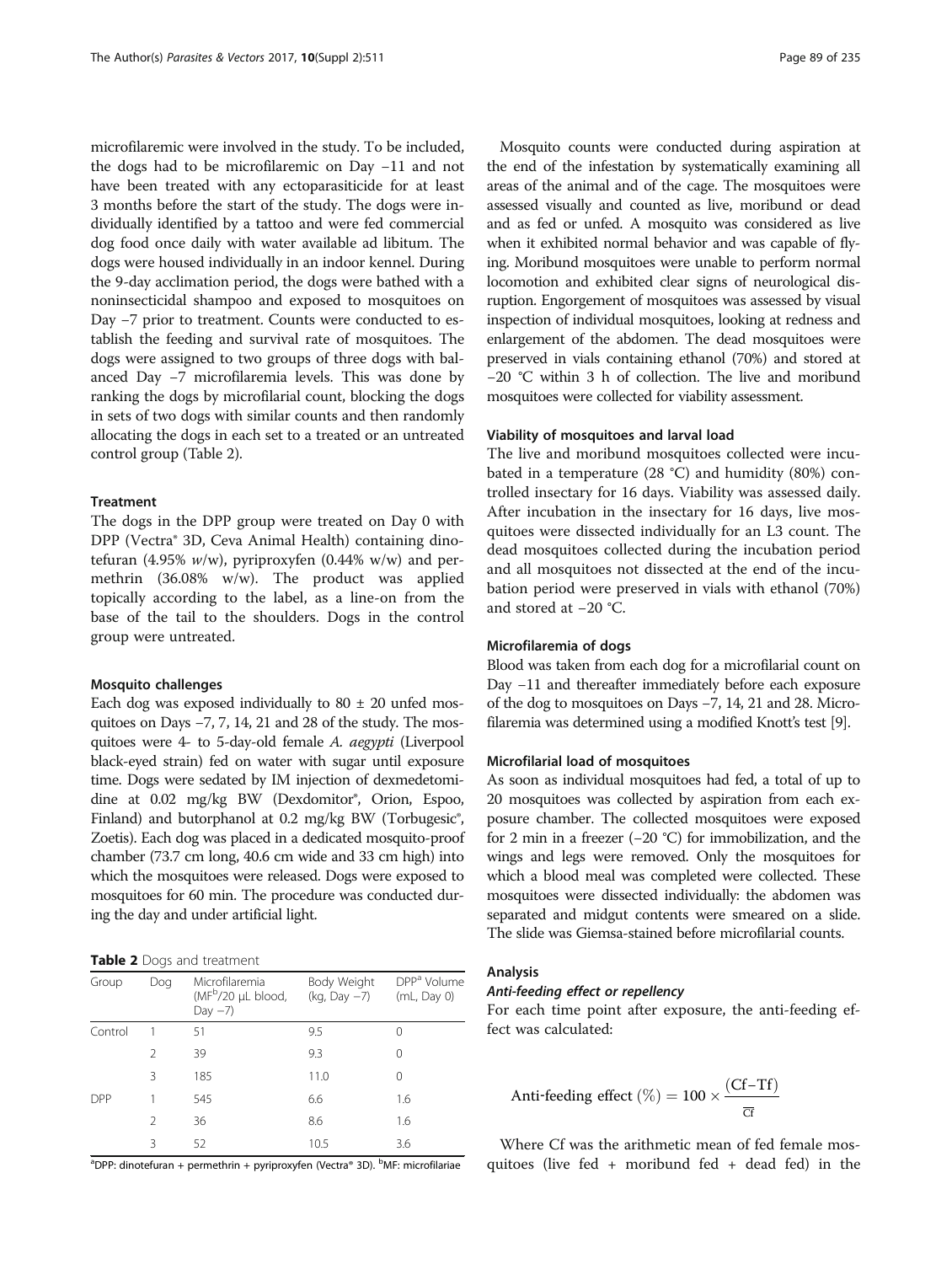control group, and Tf was the arithmetic mean of the fed female mosquitoes in the treated group.

#### Knock-down effect

For each time point after exposure, the knock-down effect was calculated:

Krock-down effect 
$$
(\%) = 100 \times \frac{(Clm - Tlm)}{\overline{c}}
$$

Where Clm was the arithmetic mean of live (live engorged + live unengorged) in the control group, and Tlm was the arithmetic mean of the live female mosquitoes in the treated group. The knock-down effect was calculated at the end of the exposure (1 h). The knockdown effect compared only the number of live (not including the moribund) females in the treated and control groups.

# Insecticidal effect

For each time point after exposure, the mortality effect was calculated:

$$
Mortality(\%) = 100 \times \frac{(Cl-TI)}{\overline{Cl}}
$$

Where Cl was the arithmetic mean of live and moribund female mosquitoes (live engorged + live unengorged + moribund engorged + moribund unengorged) in the control group, and Tl was the arithmetic mean of the live and moribund female mosquitoes in the treated group. The mortality effect was calculated at the end of the exposure (1 h) and daily for the 16 days of the postexposure incubation.

## Infectivity of mosquitoes

After each exposure, the infectivity of mosquitoes was calculated:

$$
Infectivity\ effect\ (\%) = 100 \times \frac{(Ci-Ti)}{\overline{c_i}}
$$

Where Ci was the arithmetic mean of L3 collected from mosquitoes exposed to each dog in the control group, and Ti was the arithmetic mean of L3 collected from mosquitoes exposed to each dog in the treated group.

The infectivity was calculated for each day of exposure considering mosquitoes (fed and unfed) that survived the 16-day incubation period.

A total of only 22 mosquitoes fed on dogs in the treated group, compared with 810 in the untreated control group. Most of the 22 mosquitoes were dead by the second day, and all were dead by the third day.

Considering the small sample size, no statistical analysis was conducted, and the individual data were reported.

#### Guidelines

This study was carried out in compliance with Good Clinical Practice requirements [[10\]](#page-7-0). Except for the number of dogs, the study was conducted in compliance with US EPA Product Performance Test Guidelines OPPTS 810.3300: Treatments to Control Pests of Humans and Pets.

# Results

At the beginning of the study, the dogs exhibited microfilaremia ranging from 36 to 545 microfilariae per 20 μL of blood. Microfilaremia was not assessed on Day 7. Microfilaremia was maintained in all dogs for the duration of the study (Table 3). No adverse effects to any of the treatment applications were observed in any dogs during the study.

# Anti-feeding efficacy

Before treatment, mosquito engorgement rates for all dogs ranged from 78.8% to 96.7% (data not shown), and the geometric mean number of fed mosquitoes in the control group ranged from 57.6 on Day 21 to 74.6 on Day 14 (Table [4](#page-4-0)). After treatment, the geometric mean number of mosquitoes that fed on treated dogs ranged from 0 on Day 7 to 2.4 on Day 21. The anti-feeding efficacy (repellency) of DPP ranged from 95.8% on Day 21 to 100% on Day 7.

# Microfilaria uptake by mosquitoes

In the control group and before treatment for all individuals, the uptake of microfilariae by mosquitoes during blood-feeding was variable but successful (Fig. [1](#page-4-0) and Table [5\)](#page-5-0). There were from 0 to 742 microfilaria per mosquito, the average microfilarial load was 119.7 in the control group and 95% of the engorged mosquitoes had microfilariae (data not shown). In the treated group, since no mosquitoes fed on dogs on Day 7, none was

Table 3 Kinetics of microfilaremia (MF/20 μL of blood) in two groups (control untreated or DPP<sup>a</sup> treated on Day 0) of Dirofilaria immitis-infected donor dogs over 40 days

| <i>Differential infinitio</i> intected donor dogs over to days |               |     |                   |      |     |     |  |  |  |  |
|----------------------------------------------------------------|---------------|-----|-------------------|------|-----|-----|--|--|--|--|
| Microfilaremia Group                                           | $Doq = 11$    |     | Study Day<br>$-7$ | 14   | 21  | 28  |  |  |  |  |
| Control                                                        |               | 38  | 51                | 173  | 116 | 189 |  |  |  |  |
|                                                                | 2             | 18  | 39                | 127  | 191 | 170 |  |  |  |  |
|                                                                | 3             | 121 | 185               | 142  | 193 | 218 |  |  |  |  |
| <b>DPP</b>                                                     |               | 642 | 545               | 1174 | 940 | 750 |  |  |  |  |
|                                                                | $\mathcal{L}$ | 8   | 36                | 116  | 185 | 184 |  |  |  |  |
|                                                                | 3             | 14  | 52                | 25   | 20  | 33  |  |  |  |  |
|                                                                |               |     |                   |      |     |     |  |  |  |  |

a DPP: dinotefuran + permethrin + pyriproxyfen (Vectra® 3D)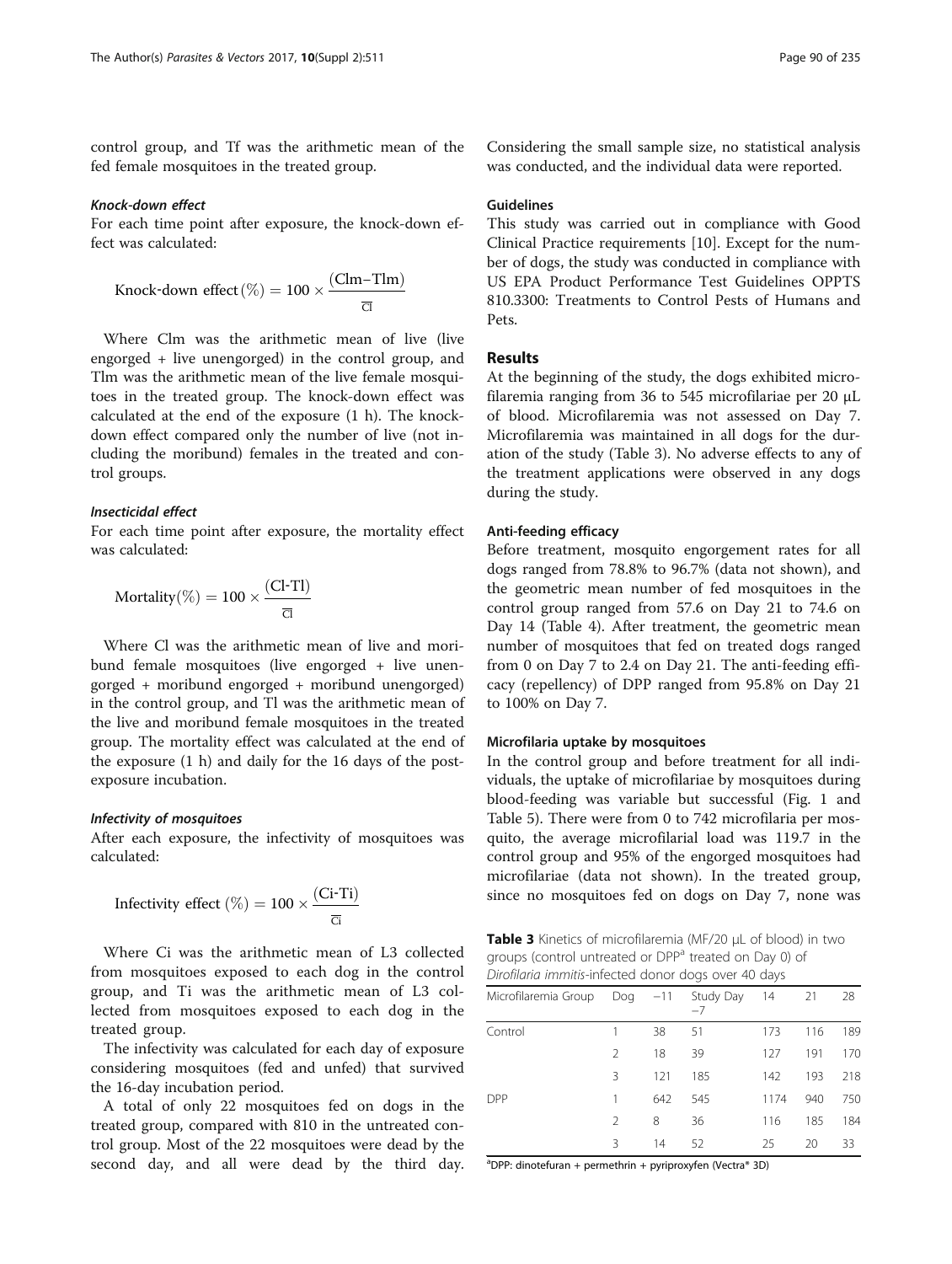<span id="page-4-0"></span>Table 4 Geometric mean number of blood-fed and live mosquitoes and immediate anti-feeding and knock-down efficacy of DPP<sup>a</sup> (administered on Day 0) after 1 h of exposure (%) at weekly intervals over 1 month

|      | Control |      | DPP <sup>a</sup> |      | Efficacy (%) |            |  |  |
|------|---------|------|------------------|------|--------------|------------|--|--|
| Day  | Fed     | Live | Fed              | Live | Anti-feeding | Knock-down |  |  |
| $-7$ | 68.7    | 81.8 | 59.1             | 66.8 |              |            |  |  |
| 7    | 68.5    | 75.9 | 0                | 0    | 100          | 100        |  |  |
| 14   | 74.6    | 80.3 | 1.5              | 1.4  | 98.0         | 98.3       |  |  |
| 21   | 57.6    | 73.7 | 2.4              | 3.3  | 95.8         | 95.5       |  |  |
| 28   | 675     | 719  | $\mathcal{P}$    | 1.5  | 97.0         | 98.0       |  |  |
|      |         |      |                  |      |              |            |  |  |

a DPP: dinotefuran + permethrin + pyriproxyfen (Vectra® 3D)

dissected. The few  $(n = 22)$  mosquitoes that fed on the treated dogs between Days 14 and 28 were not dissected in order to assess their survival and potential for transmission of heartworm.

#### Knock-down efficacy

In the control group before and after Day 0 and in the treated group before treatment, the geometric mean number of live mosquitoes after the 1 h exposure ranged from 66.8 to 81.8, and there were no moribund mosquitoes (Table 4). For 1 month after treatment, the geometric mean number of live mosquitoes in the treated group ranged from 0 on Day 7 to 3.3 on Day 21. The moribund and live mosquitoes were incubated for survival assessment. The knock-down efficacy of DPP 1 h after each infestation ranged from 95.5% to 100% over 1 month (Table 4). It is also noteworthy that compared with the control group, mosquitoes in the treated group spent a relatively small amount of time in contact with the treated dogs.

### Insecticidal efficacy and survival of mosquitoes

In the control group, throughout the study and before treatment in all individuals in both groups, the survival rate of the mosquitoes during the incubation decreased from 74.7% to 94.8% on Day 1 to 6.9% to 26.6% on Day 16 (Table [6\)](#page-5-0). In the treated group, the survival rate of the mosquitoes during the incubation decreased from 0 to 4.0% on Day 1 to 0 to 0.4% on Day 16. Of the cumulative total of 1341 mosquitoes that were exposed to the treated dogs during the four exposure periods, a total of 22 mosquitoes fed on these dogs; and all were dead within 72 h (data not shown). The survival of the fed mosquitoes appeared to be related to the microfilaremia level of the donor dogs, with a higher death rate in mosquitoes that fed on dogs with the highest microfilarial counts; but these data were not analyzed statistically.

#### L3 development blocking efficacy

In the control group before and after Day 0 and in the treated group before treatment, a total of 222 mosquitoes survived the 16-day incubation period. A total of 132 fed mosquitoes were dissected (Table [7\)](#page-6-0), and 121 (91.6%) of them had at least one L3. In the control group, there was an average of 12.3 L3 per engorged mosquito; and up to 39 L3 were found in a single fed mosquito (data not shown). After treatment with DPP, only two unfed mosquitoes survived the incubation

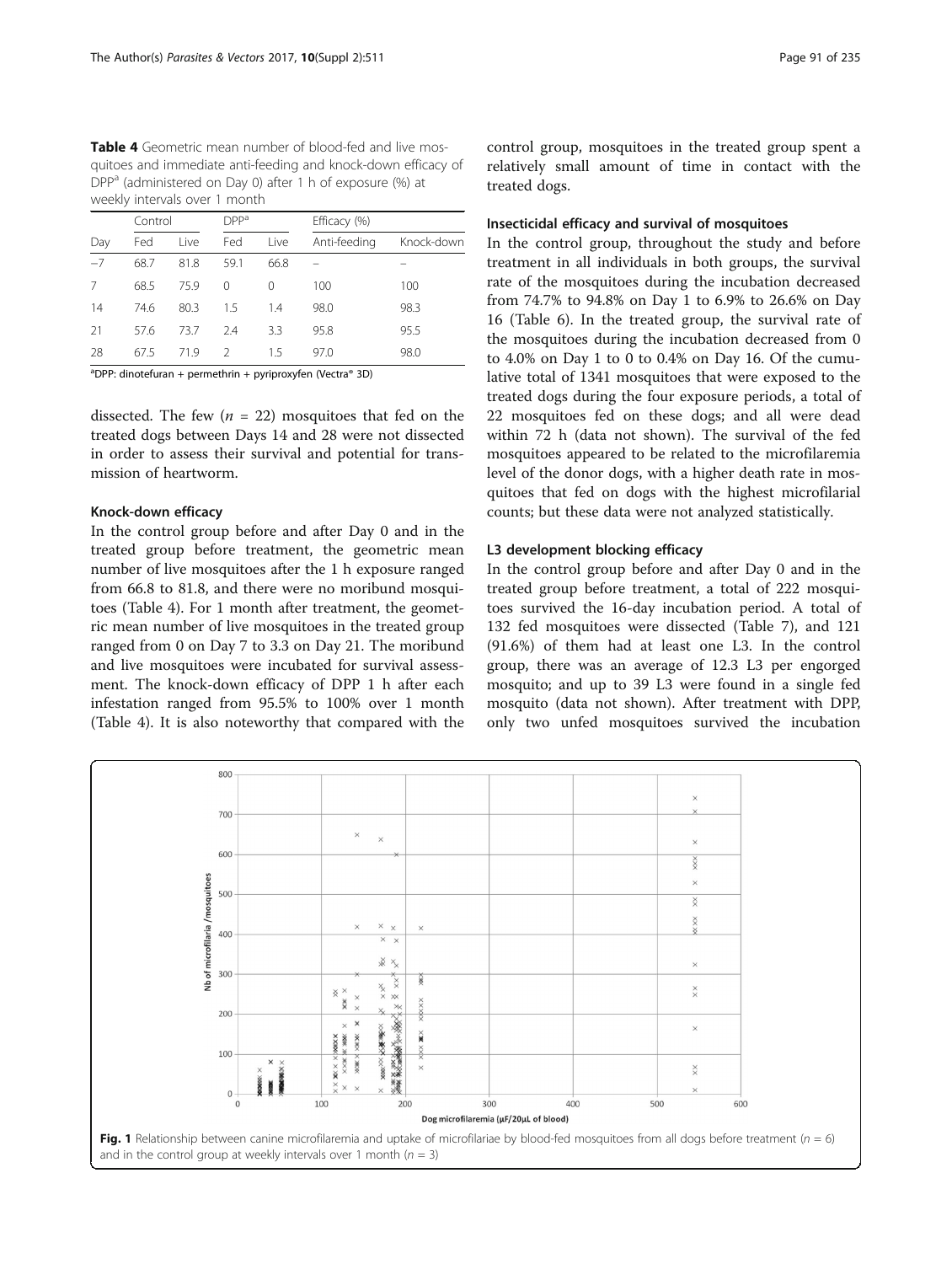| Control |                                                |                                      | DPP <sup>a</sup>               |                                |  |  |  |
|---------|------------------------------------------------|--------------------------------------|--------------------------------|--------------------------------|--|--|--|
| Day     | Fed Mosquitoes<br>Dissected/Total <sup>b</sup> | Microfilariae/ Mosquito <sup>c</sup> | Fed Mosquitoes Dissected/Total | Microfilariae/ Mosquito        |  |  |  |
| $-7$    | 60/208                                         | $57.5 \pm 83.4$<br>$(0-416)$         | 60/180                         | $153.1 \pm 218.8$<br>$(0-742)$ |  |  |  |
| 7       | 60/206                                         | $98.6 \pm 81.0$<br>$(7-316)$         | 0/0                            | $\mathbf{0}$                   |  |  |  |
| 14      | 60/224                                         | $155.5 \pm 109.8$<br>$(15 - 650)$    | Na <sup>d</sup> /6             |                                |  |  |  |
| 21      | 60/177                                         | $96.0 \pm 59.4$<br>$(5-258)$         | Na/8                           |                                |  |  |  |
| 28      | 60/203                                         | $191.1 \pm 120.4$<br>$(10-638)$      | Na/8                           |                                |  |  |  |

<span id="page-5-0"></span>Table 5 Dirofilaria immitis microfilaria uptake by Aedes aegypti mosquitoes blood-fed on infected dogs untreated or topically treated with DPP on Day 0

a DPP: dinotefuran + permethrin + pyriproxyfen (Vectra® 3D)

b<br>Ped mosquitoes sampled from three exposure cages (20 per dog) during exposure for dissection and microfilarial count /total fed mosquitoes count

c Average number ± standard deviation (min-max) of microfilariae per mosquito dissected

<sup>d</sup>Fed mosquitoes were not dissected and were incubated for survival assessment

period; and no L3 were found in them when they were dissected.

# **Discussion**

#### Methodological considerations

The dog/mosquito exposure model used in this study was considered successful since the mosquitoes that were released with the untreated dogs were able to feed, take up microfilariae and allow L3 to develop during a 16-day incubation period. A total of only 222 mosquitoes survived the 16-day incubation period, and 132 had engorged on untreated dogs. A total of 121 (91.6%) of these mosquitoes had at least one and as many as 39 L3. In a natural environment, these vector mosquitoes could spread heartworm from canine reservoirs to other susceptible hosts.

Interestingly, we observed that the mosquitoes that fed on the most highly microfilaremic dogs died more quickly than those that fed on the dogs with more moderate microfilaremia. Such differences could be explained by a limit in the parasite load that can be tolerated by the mosquito vectors. This is consistent with previous observations performed on mosquitoes feeding on D. immitis–microfilaremic dogs [\[2, 11](#page-7-0)] as well as mosquitoes feeding on Wuchereria bancrofti–infected, microfilaremic human hosts [\[12\]](#page-7-0). It was indeed demonstrated that the parasite load in mosquitoes was a risk factor of vector survival [[12\]](#page-7-0), and "hidden carriers" with low microfilaremia were suspected of playing a major reservoir role [\[13\]](#page-7-0). In a natural environment, the parasite load of mosquitoes with *D. immitis* usually ranges between one and eight L3 per mosquito [\[14\]](#page-7-0). In the present experiment, up to 39 L3 were able to develop in

Table 6 Average survival rate of Aedes aegypti female mosquitoes (%) assessed daily during a 16-day incubation period after 1 h exposure to control or DPP-treated microfilaremic dogs infected with Dirofilaria immitis

| Infestation      |              |      | Duration of Incubation (days) |      |      |      |      |      |      |      |      |      |      |      |      |      |      |
|------------------|--------------|------|-------------------------------|------|------|------|------|------|------|------|------|------|------|------|------|------|------|
| Group            | Exposure Day |      |                               | 3    | 4    | 5.   | 6    |      | 8    | 9    | 10   | 11   | 12   | 13   | 14   | 15   | 16   |
| Control          | $-7$         | 92.7 | 76.7                          | 65.7 | 55.0 | 50.3 | 49.2 | 46.4 | 42.3 | 40.4 | 38.7 | 37.1 | 33.4 | 30.6 | 27.7 | 24.0 | 22.9 |
|                  |              | 94.8 | 83.0                          | 57.6 | 47.2 | 43.7 | 41.5 | 39.8 | 38.0 | 36.2 | 36.2 | 33.6 | 27.9 | 23.8 | 20.6 | 19.3 | 16.2 |
|                  | 14           | 82.5 | 48.8                          | 36.1 | 28.6 | 26.6 | 25.8 | 25.0 | 24.6 | 23.7 | 20.4 | 19.6 | 16.8 | 15.6 | 14.7 | 13.9 | 13.5 |
|                  | 21           | 94.5 | 77.8                          | 56.9 | 52.8 | 48.7 | 47.8 | 44.2 | 42.8 | 37.9 | 36.5 | 36.1 | 33.4 | 31.1 | 28.9 | 27.0 | 26.6 |
|                  | 28           | 74.7 | 43.8                          | 26.5 | 21.9 | 21.4 | 19.5 | 16.7 | 14.8 | 12.5 | 12.0 | 10.6 | 10.2 | 8.3  | 7.3  | 6.9  | 6.9  |
| DPP <sup>a</sup> | $-7$         | 91.0 | 79.2                          | 71.6 | 62.9 | 56.3 | 53.8 | 49.2 | 46.2 | 43.2 | 38.0 | 36.6 | 34.1 | 27.4 | 25.1 | 20.6 | 19.6 |
|                  |              | 0.0  | 0.0                           | 0.0  | 0.0  | 0.0  | 0.0  | 0.0  | 0.0  | 0.0  | 0.0  | 0.0  | 0.0  | 0.0  | 0.0  | 0.0  | 0.0  |
|                  | 14           | 0.8  | 0.8                           | 0.8  | 0.8  | 0.8  | 0.8  | 0.8  | 0.8  | 0.8  | 0.8  | 0.8  | 0.8  | 0.8  | 0.4  | 0.4  | 0.4  |
|                  | 21           | 4.0  | 1.8                           | 1.4  | 1.4  | 1.4  | 1.4  | 1.4  | 1.4  | 1.4  | 1.4  | 1.4  | 0.7  | 0.7  | 0.7  | 0.4  | 0.4  |
|                  | 28           | 1.1  | 0.4                           | 0.0  | 0.0  | 0.0  | 0.0  | 0.0  | 0.0  | 0.0  | 0.0  | 0.0  | 0.0  | 0.0  | 0.0  | 0.0  | 0.0  |

a DPP: dinotefuran + permethrin + pyriproxyfen (Vectra® 3D)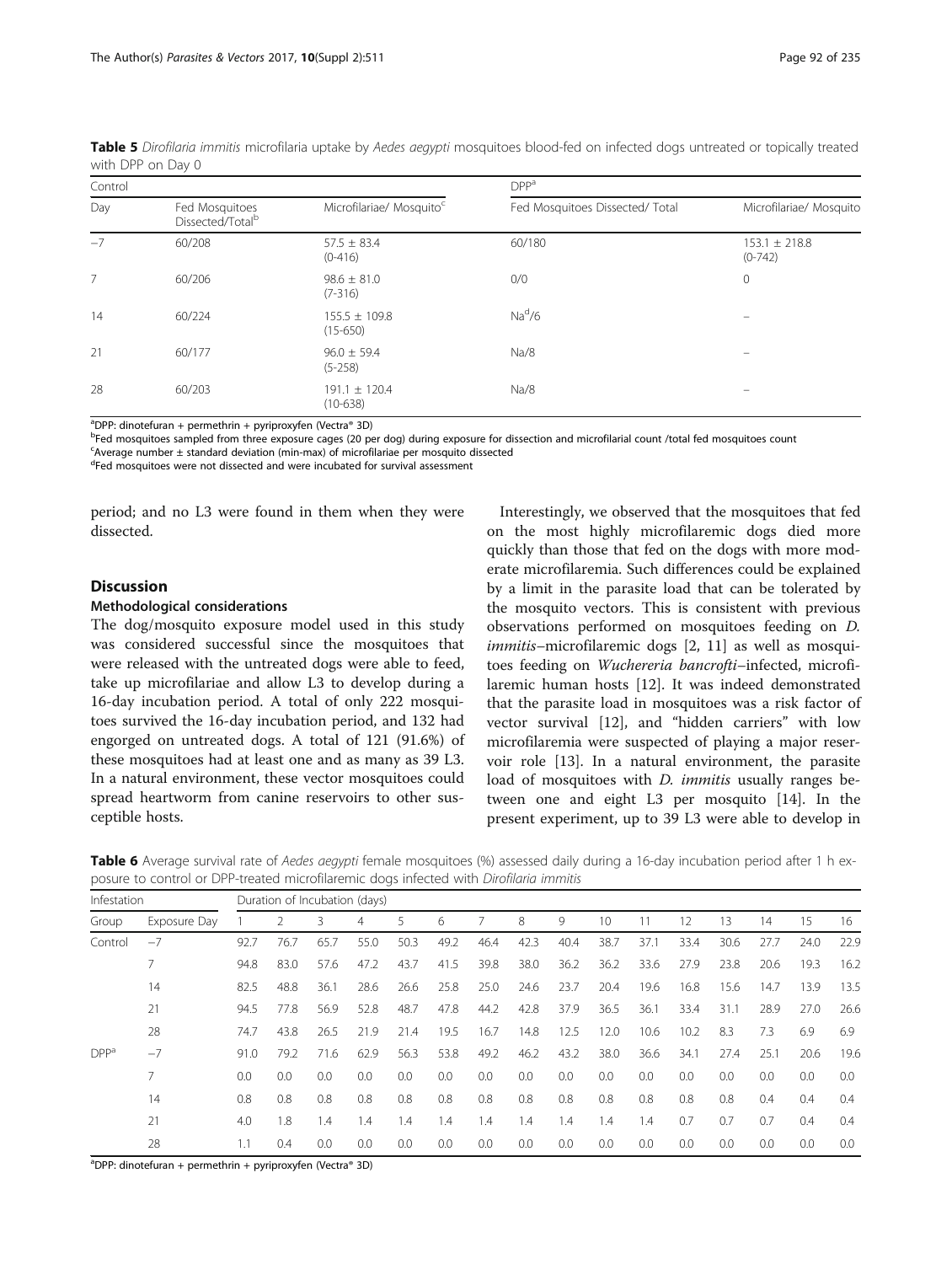| Control         |                   |                                |                     |                    | DPP <sup>a</sup>     |                   |                     |                    |                      |
|-----------------|-------------------|--------------------------------|---------------------|--------------------|----------------------|-------------------|---------------------|--------------------|----------------------|
| Exposure<br>Day | Dissection<br>Day | Fed<br>Mosquitoes <sup>b</sup> | Unfed<br>Mosquitoes | L3/Fed<br>Mosquito | L3/Unfed<br>Mosquito | Fed<br>Mosquitoes | Unfed<br>Mosquitoes | L3/Fed<br>Mosquito | L3/Unfed<br>Mosquito |
| $-7$            | 9                 | 24                             | 22                  | 8.3                | 0.8                  | 22                | 12                  | 8.2                | 0.0                  |
|                 | 23                | 29                             | 13                  | 11.1               | 0.5                  | $-$               |                     |                    |                      |
| 14              | 30                | 19                             | 15                  | 14.6               | 3.1                  | $\Omega$          |                     | $\Omega$           | 0.0                  |
| 21              | 37                | 22                             | 26                  | 12.0               | 0.3                  | $\Omega$          |                     | $\Omega$           | 0.0                  |
| 28              | 44                | 16                             | Na <sup>d</sup>     | 18.3               | $\Omega$             | $\Omega$          |                     | Na                 | Na                   |

<span id="page-6-0"></span>Table 7 Average larval (L3) load of blood-fed and nonblood-fed Aedes aegypti female mosquitoes exposed for 1 h to microfilaremic dogs infected with Dirofilaria immitis incubated for 16 days prior to dissection

a DPP: dinotefuran + permethrin + pyriproxyfen (Vectra® 3D)

<sup>b</sup>Cumulated number of surviving mosquitoes (fed or unfed) dissected after the 16-day incubation period

<sup>c</sup>No blood-fed or surviving mosquitoes on treated dogs after exposure on Day 7

d No surviving mosquitoes after the 16-day incubation period

a single mosquito and survive the 16 days of incubation. A high parasite load of mosquitoes has already been reported in experimental conditions: 62 D. immitis L3 were found in a single female Aedes notoscriptus after 10 days of incubation [[11](#page-7-0)].

#### Efficacy against mosquitoes (A. aegypti)

The anti-feeding efficacy of DPP in this study ranged from 95.8% to 100% and was consistent with previous measurements on the same mosquito species, with efficacy ranging from 87.0% to 94.0% [[8\]](#page-7-0). This high-level repellency (anti-feeding) effect was also reported against other flying insects, such as Culex pipiens mosquitoes [[15\]](#page-7-0), *Phlebotomus perniciosus* sand flies [[16\]](#page-7-0) and *Sto*moxys calcitrans biting flies [[17\]](#page-7-0). The knock-down effect of 98.0% to 100% observed 1 h after exposure is also in line with previous data obtained with DPP showing 93.0% to 100% knock-down effect [\[8\]](#page-7-0).

Although mosquitoes in both groups were allowed access to the dogs for up to 1 h, it was noted that those in the treated group spent a relatively short period of time in direct contact with the treated dogs, when compared with controls. The few mosquitoes that were able to feed on the treated dogs died within 72 h of incubation. While permethrin is the active ingredient providing repellency (anti-feeding), dinotefuran is known as a fast-acting insecticide and was identified as a promising active agent against resistant mosquitoes [[6](#page-7-0)]. When dinotefuran and permethrin are combined at the ratio found in DPP, synergy occurs; and the permethrin improves the action of dinotefuran at the synaptic level in insects [\[18\]](#page-7-0). In DPP, this synergy provides an increased efficacy against insect parasites. The lethal anti-feeding effect of DPP was expected to block the transmission of D. immitis from infected microfilaremic dogs to the mosquito vectors.

### Efficacy against heartworm (D. immitis)

Only a few mosquitoes  $(n = 22)$  were able to feed on the treated dogs during the first month after treatment. Since priority was given to assessment of the antitransmission efficacy, these insects were not killed for dissection but rather were incubated for assessment of their survival and potential development of L3. None of the mosquitoes that fed on treated dogs survived for more than 72 h of incubation. A few  $(n = 2)$  nonbloodfed mosquitoes exposed to treated dogs remained alive during the 16-day incubation and were dissected. None of them exhibited L3. It is reasonable to assume that the high mosquito repellency and insecticidal efficacy levels obtained in our study are independent of the resistance status of the filarial isolate, as similar values were reported in a study with A. aegypti mosquitoes and DPP where there was no heartworm component [[8](#page-7-0)]. However, studies with other heartworm strains (ie, macrocyclic lactone-resistant or -susceptible) are yet to be done. Transmission-blocking strategies target the parasite within the insect vector and are expected to reduce the prevalence of infection in endemic communities. Such consequences have already been proven to be successful experimentally against malaria (Plasmodium berghei) and its anopheline vector (Anopheles stephensi) [\[19](#page-8-0)]. Our results with another dog/mosquito exposure model indicate that DPP would represent a reliable weapon for transmission-blocking of D. immitis L3 to dogs [\[20](#page-8-0)]. The treatment of reservoir dogs is indeed expected to reduce the risk of infection in the neighborhood and anywhere the dog travels.

# Conclusions

The xenodiagnosis-type dog/mosquito laboratory model used successfully in this study has also been shown to be useful in assessing the transmission of D. immitis L3 from infected mosquitoes to dogs and other hosts. The topical formulation of DPP used in this study was more than 95% effective in repelling and killing mosquitoes for 28 days after treatment. Thus, it was more than 95% effective in blocking the acquisition of microfilariae by mosquitoes; and, because all of the few mosquitoes that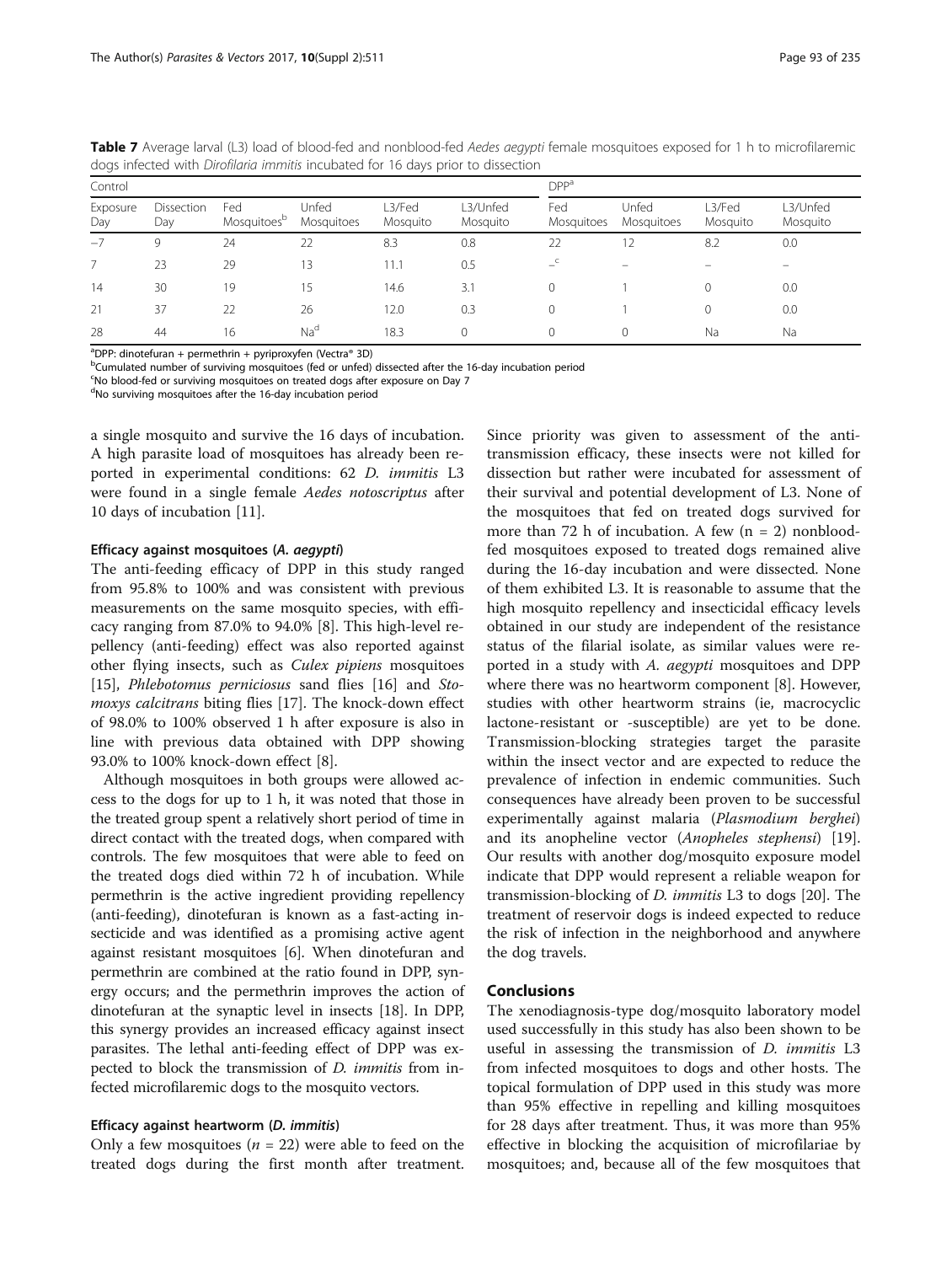<span id="page-7-0"></span>fed on the treated, microfilaremic dogs died within 3 days, it was 100% effective in blocking subsequent transmission of any L3 to dogs or other susceptible hosts. Repellent and insecticidal properties of ectoparasiticides could contribute substantially to reducing the risk of heartworm transmission, even those heartworm biotypes resistant to macrocyclic lactone preventives or any other type of preventive. A multimodal approach to the prevention of heartworm, which reduces populations of mosquitoes, prevents mosquito biting, kills mosquitoes and includes the monthly or biannual administration of a macrocyclic lactone preventive, should be strongly encouraged.

#### Abbreviations

DPP: dinotefuran-permethrin-pyriproxyfen; MF: microfilariae

#### Acknowledgements

The authors acknowledge the TRS Labs team members for their respective contributions in this experiment.

#### Funding

The study was funded by Ceva Animal Health. The article publication fee was funded by the American Heartworm Society.

#### Availability of data and materials

It is not appropriate to store and share this data, as the authors are planning to include some of it in future publications.

#### About this supplement

This article has been published as part of Parasites and Vectors Volume 10 Supplement 2, 2017: Proceedings of the 15th American Heartworm Society Triennial Symposium 2016. The full contents of the supplement are available online at https://parasitesandvectors.biomedcentral.com/articles/ supplements/volume-10-supplement-2.

#### Authors' contributions

JWM, EH and MV wrote the protocol; AM, UD and JWM performed the technical aspects of the study; and JWM, EH and MV prepared the initial draft of the manuscript. All authors read and approved the final manuscript.

#### Ethics approval and consent to participate

The study protocol was approved by an ethics committee (TRS Labs' IACUC) prior to beginning the study.

#### Consent for publication

Not applicable.

#### Competing interests

John McCall is Professor Emeritus of the University of Georgia and Chief Scientific Officer at TRS Labs, Inc., Athens, Georgia. Abdelmoneim Mansour and Utami DiCosty are employees of TRS Labs, a research organization that was contracted by Ceva Santé Animale to perform the study. Marie Varloud and Elizabeth Hodgkins are employees of Ceva Santé Animale.

## Publisher's Note

Springer Nature remains neutral with regard to jurisdictional claims in published maps and institutional affiliations.

#### Author details

<sup>1</sup>TRS Labs, 215 Paradise Boulevard, 30607 Athens, GA, USA. <sup>2</sup>Ceva Animal Health, Lenexa, KS, USA. <sup>3</sup>Ceva Santé Animale, 10 Avenue de la ballastière, 33500 Libourne, France.

#### Published: 9 November 2017

#### References

- 1. Otto GH, Jachowski LA. Mosquitoes and canine heartworm disease. In: Morgan HC, editor. Proceedings of the heartworm symposium '80. Edwardsville, KS: Veterinary Medicine Publishing Company; 1981. p. 17–32.
- 2. Apperson CS, Engber B, Levine JF. Relative suitability of Aedes albopictus and Aedes aegypti in North Carolina to support development of Dirofilaria immitis. J Am Mosq Control Assoc. 1989;5:377–82.
- 3. Tiawsirisup S, Nithiuthai S. Vector competence of Aedes aegypti (L.) and Culex quinquefasciatus (say) for Dirofilaria immitis (Leidy). Southeast Asian J Trop Med Public Health. 2006;37:110–4.
- 4. Frances S, Sferopoulos R, Lee B. Protection from mosquito biting provided by permethrin-treated military fabrics. J Med Entomol. 2014;51:1220–6. [https://doi.org/10.1603/ME14084.](http://dx.doi.org/10.1603/ME14084)
- Meyer JA, Disch D, Cruthers LR, Slone RL, Endris RG. Repellency and efficacy of a 65% permethrin spot-on formulation for dogs against Aedes aegypti (Diptera: Culicidae) mosquitoes. Vet Ther. 2003;4:135–44.
- 6. Corbel V, Duchon S, Zaim M, Hougard JM. Dinotefuran: a potential neonicotinoid insecticide against resistant mosquitoes. J Med Entomol. 2004;41:712–7. [10.1603/0022-2585-41.4.712.](http://dx.doi.org/10.1603/0022-2585-41.4.712)
- 7. CVMP: Assessment report for Vectra 3D (EMEA/V/C/002555/0000). [http://www.](http://www.ema.europa.eu/docs/en_GB/document_library/EPAR-_Public_assessment_report/veterinary/002555/WC500163784.pdf) ema.europa.eu/docs/en\_GB/document\_library/EPAR-\_Public\_assessment [report/veterinary/002555/WC500163784.pdf](http://www.ema.europa.eu/docs/en_GB/document_library/EPAR-_Public_assessment_report/veterinary/002555/WC500163784.pdf). Accessed 18 Sep 2016.
- Franc M, Genchi C, Bouhsira E, Warin S, Kaltsatos V, Baduel L, et al. Efficacy of dinotefuran, permethrin and pyriproxyfen combination spot-on against Aedes aegypti mosquitoes on dogs. Vet Parasitol. 2012;189:333–7. [https://doi.](http://dx.doi.org/10.1016/j.vetpar.2012.04.026) [org/10.1016/j.vetpar.2012.04.026.](http://dx.doi.org/10.1016/j.vetpar.2012.04.026)
- 9. American Heartworm Society (AHS). Current canine guidelines for the diagnosis, prevention and management of heartworm (Dirofilaria immitis) infections in dogs. 2014. [https://www.heartwormsociety.org/images/pdf/](https://www.heartwormsociety.org/images/pdf/2014-AHS-Canine-Guidelines.pdf) [2014-AHS-Canine-Guidelines.pdf](https://www.heartwormsociety.org/images/pdf/2014-AHS-Canine-Guidelines.pdf). Accessed 16 Oct 2017.
- 10. CVMP VICH GL9 guideline on good clinical practice under animal ethics committee approval. 2000. [http://www.ema.europa.eu/docs/en\\_GB/](http://www.ema.europa.eu/docs/en_GB/document_library/Scientific_guideline/2009/10/WC500004343.pdf) [document\\_library/Scientific\\_guideline/2009/10/WC500004343.pdf.](http://www.ema.europa.eu/docs/en_GB/document_library/Scientific_guideline/2009/10/WC500004343.pdf)
- 11. Russell RC, Geary MJ. The influence of microfilarial density of dog heartworm Dirofilaria immitis on infection rate and survival of Aedes notoscriptus and Culex annulirostris from Australia. Med Vet Entomol. 1996;10:29–34.
- 12. Krishnamoorthy K, Subramanian S, Van Oortmarssen GJ, Habbema JD, Das PK. Vector survival and parasite infection: the effect of Wuchereria bancrofti on its vector Culex quinquefasciatus. Parasitology. 2004;129:43–50.
- 13. Lowrie RC Jr, Eberhard ML, Lammie PJ, Raccurt CP, Katz SP, Duverseau YT. Uptake and development of Wuchereria bancrofti in Culex quinquefasciatus that fed on Haitian carriers with different microfilaria densities. Am J Trop Med Hyg. 1989;41:429–35.
- 14. Russel RC. Report of a field study on mosquito (Diptera: Culicidae) vectors of dog heartworm, Dirofilaria immitis Leidy (Spirurida: Onchocercidae) near Sydney, N.S.W., and the implications for veterinary and public health concern. Aust J Zool. 1985;33:461–72.
- 15. Bouhsira E, Lienard E, Lyazrhi F, Jacquiet P, Varloud M, Deflandre A, et al. Repellent and insecticidal efficacy of a combination of dinotefuran, pyriproxyfen and permethrin (Vectra® 3D) against Culex pipiens in dogs. Parasite Epidemiol Control. 2016;1:233–8. 2013, August 25-29
- 16. Varloud M, Moran C, Grace S, Chryssafidis AL, Kanaki E, Ramiro MV, et al. Residual repellency after administration of a topical ectoparasiticide Vectra® 3D (dinotefuran-permethrin-pyriproxyfen) to dogs exposed to Phlebotomus perniciosus sandflies weekly for 6 weeks. Proceedings of the SEVC Congress, Barcelona, Spain, October 15-17, 2015.
- 17. Varloud M, Fourie JJ, Crippa A: Immediate and residual anti-feeding and insecticidal efficacy of a dinotefuran-permethrin-pyriproxyfen topical administration against stable flies (Stomoxys calcitrans) infesting dogs. Proceedings of the XXVIII SOIPA Congress, Roma, Italy, June 24-27, 2014.
- 18. Varloud M, Karembe H, Thany S. Synergic effect between permethrin and dinotefuran on ganglionic synaptic transmission in an insect model (Periplana americana) assessed by mannitol-gap recording. Proceedings of the 25th International Conference of the World Association for the Advancement of Veterinary Parasitology, Liverpool, The UK, August 16-20, 2015.